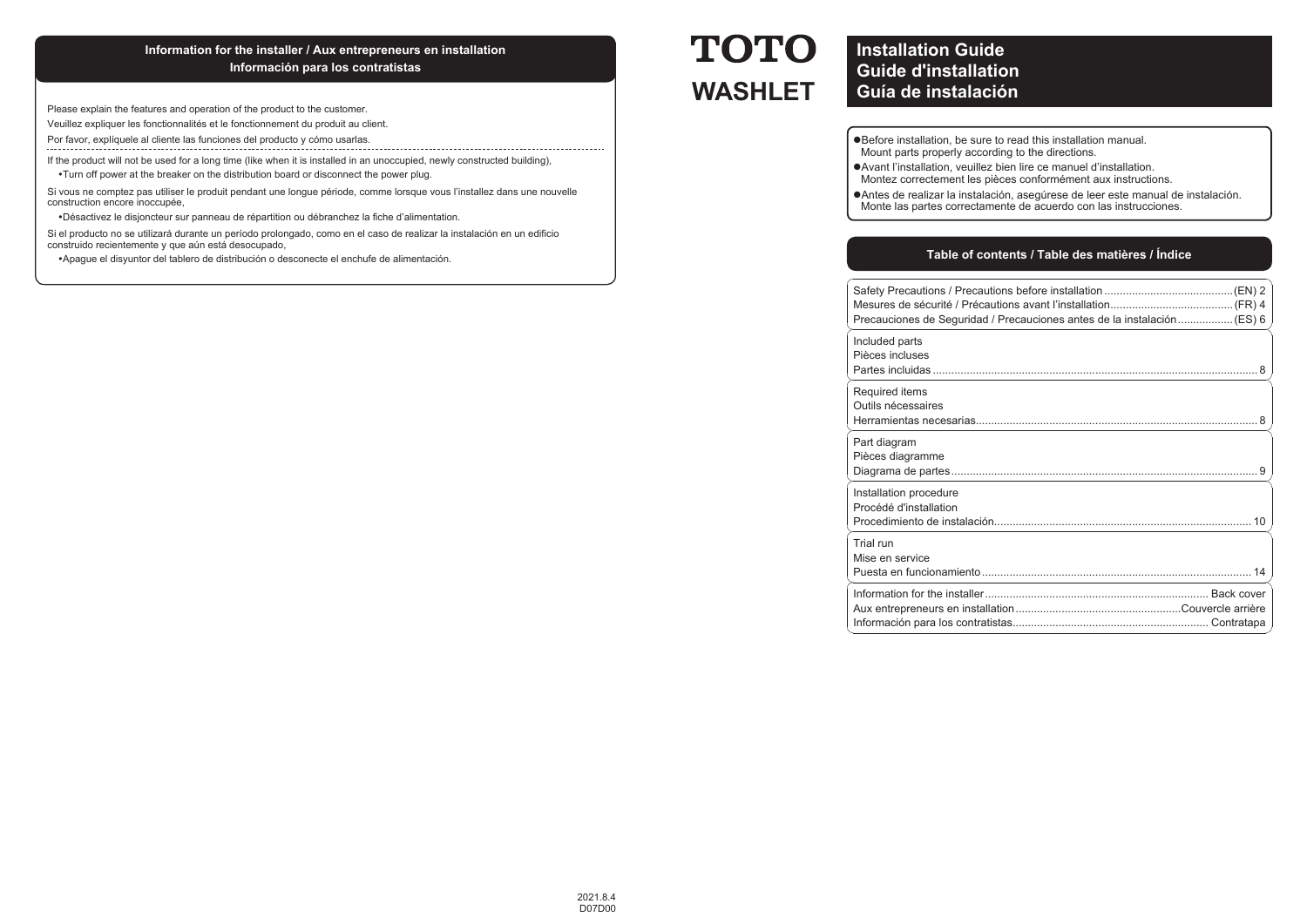Be sure to carefully read this "Safety Precautions" document before beginning installation. Please comply with all safety warnings and precautions.

#### **Symbols and Meanings**



**WARNING** This symbol indicates misuse may  $\hat{M}$ **CAUTION** This symbol indicates misuse may result in injury or physical damage.

#### **Examples of symbols**

The symbol indicates a prohibited use of the product.

The symbol is used to indicate a required step in the use of this product.

### **WARNING**

**Do not use this product with any power supply other than the one specified. (AC 120 V, 60 Hz)** Doing so may result in heat or fire. **Do not use a damaged power plug, damaged power cord or loose socket outlet.** Doing so may result in electrical shock or fire. **Do not install an outlet directly beneath a water supply location. Do not allow the water supply hose to touch the electrical outlet of plug.** Condensation may seep into the outlet, resulting in fire or electrical shock. **Do not use other water then allowed by the laws and ordinances of the region of use. Only use drinking water. Do not use seawater or recycled water.** Doing so may cause irritation to the skin and malfunction. **Do not install the product on moving vehicles such as boats or RV's.** Doing so could cause a fire, electric shock, a short circuit, or other malfunctions. The toilet seat, lid, product main body or other part might come loose and fall off, resulting in injury.

**Do not do anything that could damage the power cord, power plug.** Do not strike, yank, twist, excessively bend, damage, alter, or heat any power cords. Also, do not place anything heavy on, bind or pinch them.

Using a damaged power cord may result in a fire, electrical shock, heat or a short circuit.

**Do not exceed the rated capacity of your electrical outlets or wiring equipment.** Using a single outlet to supply power to many devices by using an extension cord or other adapters may result in fire from excess heat.

**Be sure to plug the power cord all the way into the wall socket.** Failure to do so may result in electrical shock or fire.

**To unplug, hold the power plug, not the power cord. Do not unplug by pulling the power cord.** Pulling on the power cord may cause damage and result in fire or heat.

**This is an electrical product. Do not locate it anywhere water is likely to get on it. Do not locate the product in a humid environment where water may form on the surface of the product. When using the product in a bathroom, install a ventilation fan or opening, so that the bathroom has sufficient airflow to avoid extreme humidity.** Failure to do so may result in electrical shock or fire.

**Always connect the product to the cold water supply.** Connecting to hot water supply may result in burns and equipment damage.

#### **Check that the product is electrically grounded appropriately.** If a ground is not installed, a breakdown or electrical current leak may result in electrical shock. \*If there is no ground installed, ask the installer to put in a ground.

**Confirm that wiring is connected correctly (L terminal: Live, N terminal: Neutral).** Incorrect wiring may cause mechanical failure.

**Always use a grounded (3-prong) electrical outlet and that is connected to a ground fault circuit interrupter (30mA or less).**

**If the power cord is damaged, avoid danger by having the manufacturer's repair department or equivalent specialist replace it.**

**When installing this product, comply with the regional codes and standards on installation work.**

**All-pole disconnection incorporated in the fixed wiring shall be provided.**

#### **Safety Precautions Safety Precautions (Continued)**



 **CAUTION**

**Do not lift the product by the toilet seat or toilet lid.** 

Doing so may result in the product main body dislodging, falling and causing injury.

**Do not fold or crush the water supply hose; do not damage by cutting with a sharp object.**  Doing so may result in water leakage.

**Do not remove the water filter drain valve while the shutoff valve is open.** Doing so will result in water leakage.

**Install the Washlet properly according to the Installation Guide.** Improper installation may result in water leakage, electric shock or fire.

**Push the product main body securely onto the base plate. After pushing the product main body until a click sound is heard, pull it slightly toward you to make sure that the product does not detach.** Not doing so may result in the product main body dislodging, falling and causing injury.

**Precautions before installation**

<sup>l</sup>Do not turn on the electricity and water supply for the product until installation work is complete.

- Do not damage the connection components on the water supply hose (C-3).
- The water supply pressure ranges from 7.25 PSI (0.05 MPa) <dynamic> 108.78 PSI (0.75 MPa) <static>. Use the unit within the said pressure range.

The temperature of the water supply should be within a range of 32-95 °F (0 to 35 °C). Make sure the temperature is within this range.

Working ambient temperature is within the range of  $32-104$  °F (0 to 40 °C). Make sure the temperature is within this range.

 $\bullet$  Do not use water supply hoses (C-3) and junction valve (A-1) other than those supplied with the product. \*Because a water flow test is conducted on each product at the factory, water may remain inside the product. This water does not indicate a problem with the product.

<sup>l</sup>Perform wiring correctly according to this product's specifications (rated power 15 A or more, 120 V AC (60 Hz)). \*Power supply, rated power consumption is indicated on the label of this product.

 $\bullet$ The power cord is 3.9 ft (1.2 m) long.

Check that the outlet is provided in a location appropriate for this length.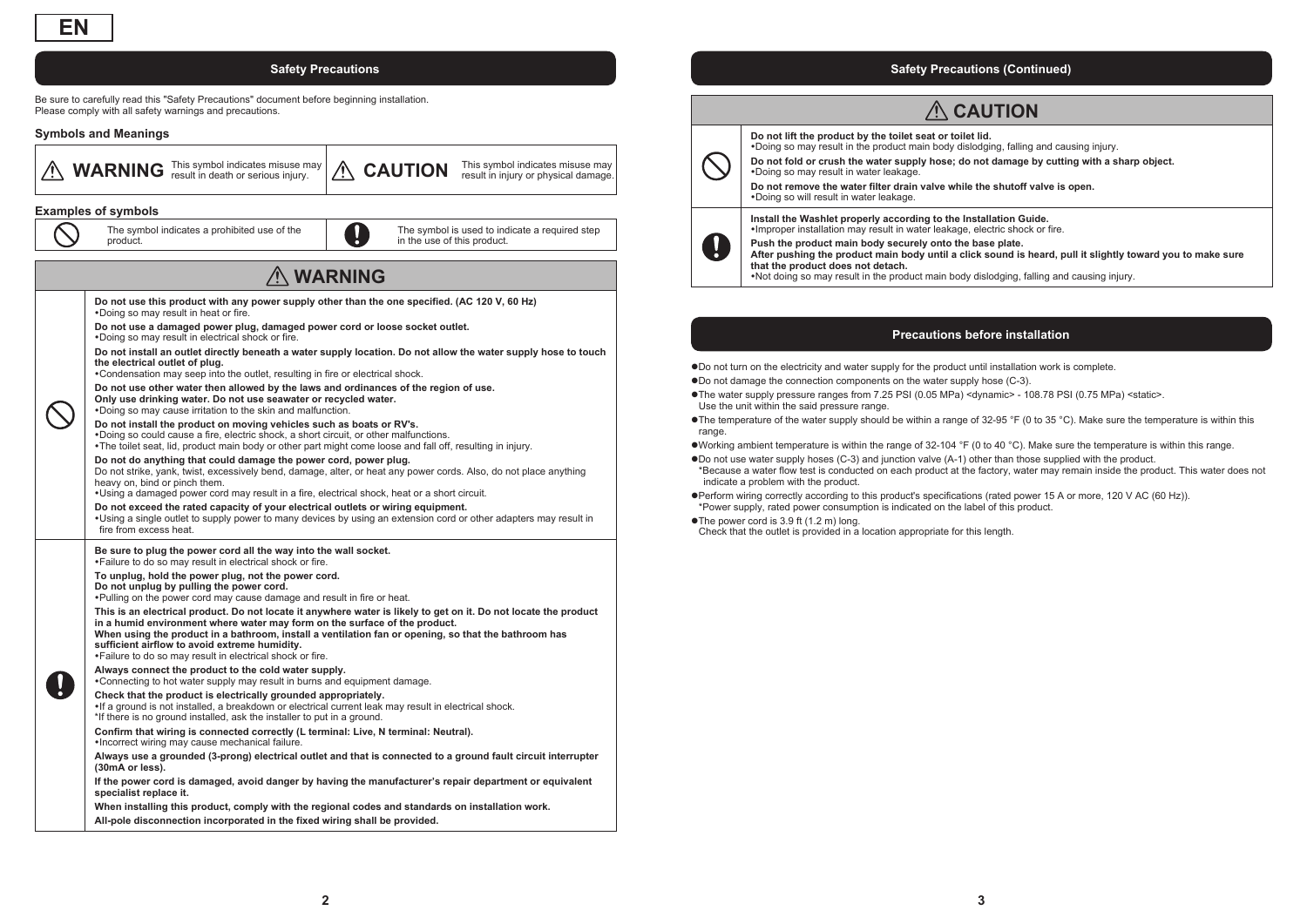#### **Mesures de sécurité**

Assurez-vous de lire soigneusement ce document "Mesures de sécurité" avant de procéder à l'installation. Respectez tous les avertissements et toutes les précautions relatifs à la sécurité.

#### **Symboles et significations**



#### **Exemples de symboles**

Le symbole indique une utilisation interdite du produit.



### **AVERTISSEMENT**

**N'utilisez aucune alimentation autre que celle spécifiée. (120 VCA, 60 Hz)**

Ceci pourrait engendrer un incendie ou un chauffage. **N'utilisez pas ce produit si la fiche électrique ou le cordon électrique est endommagée ou si la fiche est desserrée dans la prise.**

Ceci pourrait engendrer un incendie ou un choc électrique.

**N'installez pas une prise directement sous un point d'alimentation en eau quelconque. Ne laissez pas le flexible d'alimentation en eau entrer en contact avec la fiche d'alimentation électrique ou la prise.** L'eau issue de la condensation pourrait s'infiltrer dans la prise, entraînant un choc électrique ou un incendie.

**N'utilisez pas d'autres eaux que celles autorisées par les lois et les ordonnances de la région d'utilisation. Utilisez uniquement de l'eau potable. N'utilisez pas d'eau de mer ni d'eau recyclée.**

Cela pourrait irriter la peau et provoquer des dysfonctionnements.

#### **N'installez pas le produit sur des corps mobiles tels que les véhicules, les bateaux ou les navires.**

Ceci pourrait engendrer un incendie, un choc électrique, un court-circuit ou un dysfonctionnement. Le siège des toilettes, l'abattant des toilettes, le corps principal du produit ou d'autres pièces pourraient se desserrer et tomber, entraînant des blessures.

#### **N'utilisez aucun objet pouvant endommager le cordon électrique ou la fiche électrique.**

Ne frappez pas, ne tirez pas, ne tordez pas, ne pliez pas de manière excessive, n'endommagez pas, n'altérez pas et ne chauffez pas le cordon électrique. De plus, ne posez pas d'objet lourd sur le cordon électrique, ne l'attachez pas et ne le pincez pas.

L'utilisation d'un cordon électrique endommagé pourrait entraîner un incendie, un choc électrique, un chauffage ou un court-circuit.

#### **N'utilisez pas une prise ou un équipement de câblage au-delà de son calibre.**

Le branchement d'un nombre trop élevé de fiches dans la même prise, par exemple l'utilisation de prises multiples, pourrait engendrer un incendie à cause du chauffage.

**Insérez fermement la fiche d'alimentation dans la prise.** Le non respect de cette instruction pourrait engendrer un incendie ou un choc électrique.

#### **Pour la débrancher, tenez la fiche électrique et pas le cordon électrique.**

#### **Ne débranchez pas la fiche en tirant le cordon électrique.**

Le fait de tirer le cordon électrique pourrait engendrer des dégâts et provoquer un choc électrique ou un incendie.

**Ce produit est un dispositif électrique. Ne l'installez pas à un endroit dans lequel de l'eau peut s'infiltrer facilement, ou dans un endroit présentant une humidité si élevée que de l'eau peut se former à la surface du produit. Pour l'utilisation dans une salle de bains, installez un ventilateur ou une bouche d'aération et assurez une** 

**bonne circulation d'air dans la salle de bains.**

Le non respect de cette instruction pourrait engendrer un incendie ou un choc électrique.

#### **Branchez toujours le produit à l'alimentation en eau froide.**

Le fait de le brancher à l'alimentation en eau chaude pourrait engendrer des brûlures et des dégâts de l'équipement.

#### **Vérifiez qu'une mise à la terre appropriée soit installée.**

Si la mise à la terre n'est pas installée, en cas de panne ou de fuite de courant électrique, l'absence de mise à la

terre pourrait engendrer un choc électrique. \*Si aucune mise à la terre n'est installée, demandez à l'entrepreneur qui a effectué les travaux d'en installer.

**Confirmez que le câblage est raccordé correctement (borne L : sous tension, borne N : neutre).**

Un mauvais câblage peut entraîner une défaillance mécanique

**Utilisez toujours une prise de courant mise à la terre et branchez à un disjoncteur de fuite de terre (30 mA ou moins).**

**Si le cordon électrique est endommagé, afin d'éviter tout danger, faites-le remplacer par le service de réparation du fabricant ou par un spécialiste agréé.**

**Lors de l'installation de ce produit, respectez les restrictions nationales sur les travaux d'installation. Un dispositif de coupure du circuit d'alimentation doit être installé.**

#### **Mesures de sécurité (suite)**

### A MISE EN GARDE

**Ne soulevez pas ce produit en le tenant par le siège ou par l'abattant des toilettes.** Ceci pourrait engendrer le desserrement et la chute du corps principal du produit, entraînant des blessures.



**Repoussez bien le corps principal du produit dans la plaque de base. Repoussez celui-ci jusqu'à ce qu'un déclic se fasse entendre, puis tirez-le légèrement vers vous afin de vous assurer qu'il ne se détache pas.**

Sinon, ceci pourrait engendrer le desserrement et la chute du corps principal du produit, entraînant des blessures.

#### **Précautions avant l'installation**

<sup>l</sup>Ne mettez en marche l'alimentation électrique et l'alimentation en eau du produit que lorsque tous les autres travaux d'installation sont terminés.

<sup>l</sup>N'endommagez pas les extrémités de branchement du flexible d'alimentation en eau (C-3).

<sup>l</sup>La plage de pression d'alimentation en eau est comprise entre 7,25 PSI (0,05 MPa) <dynamique> et 108,78 PSI (0,75 MPa) <statique>.

Utilisez l'unité dans la plage de pression indiquée.

<sup>l</sup>La température de l'alimentation en eau devrait se trouver dans une plage de 32 à 95 °F (0 à 35 °C). Assurez-vous que la température se trouve dans cette plage.

<sup>l</sup>La température ambiante de fonctionement varie entre 32 à 104 °F (0 à 40 °C). Assurez-vous que la température est dans cette zone.

<sup>l</sup>N'utilisez pas de tuyau souple d'alimentation en eau (C-3) et la soupape de jonction (A-1) autres que celles fournies avec le produit.

\*Compte tenu du fait que chaque produit subit un test d'écoulement de l'eau en usine, il peut rester de l'eau dans le produit. La présence de l'eau n'indique pas une anomalie du produit.

<sup>l</sup>Effectuez le câblage correctement selon les spécifications de ce produit (puissance nominale 15 A ou plus, 120 V CA (60 Hz)). \*L'alimentation électrique et la consommation nominale sont indiquées sur l'étiquette au dos du produit.

●Le cordon d'alimentation a 3.9 ft (1.2 m) de long.

Vérifier que la prise de courant à utiliser se trouve à une distance appropriée à cette longueur.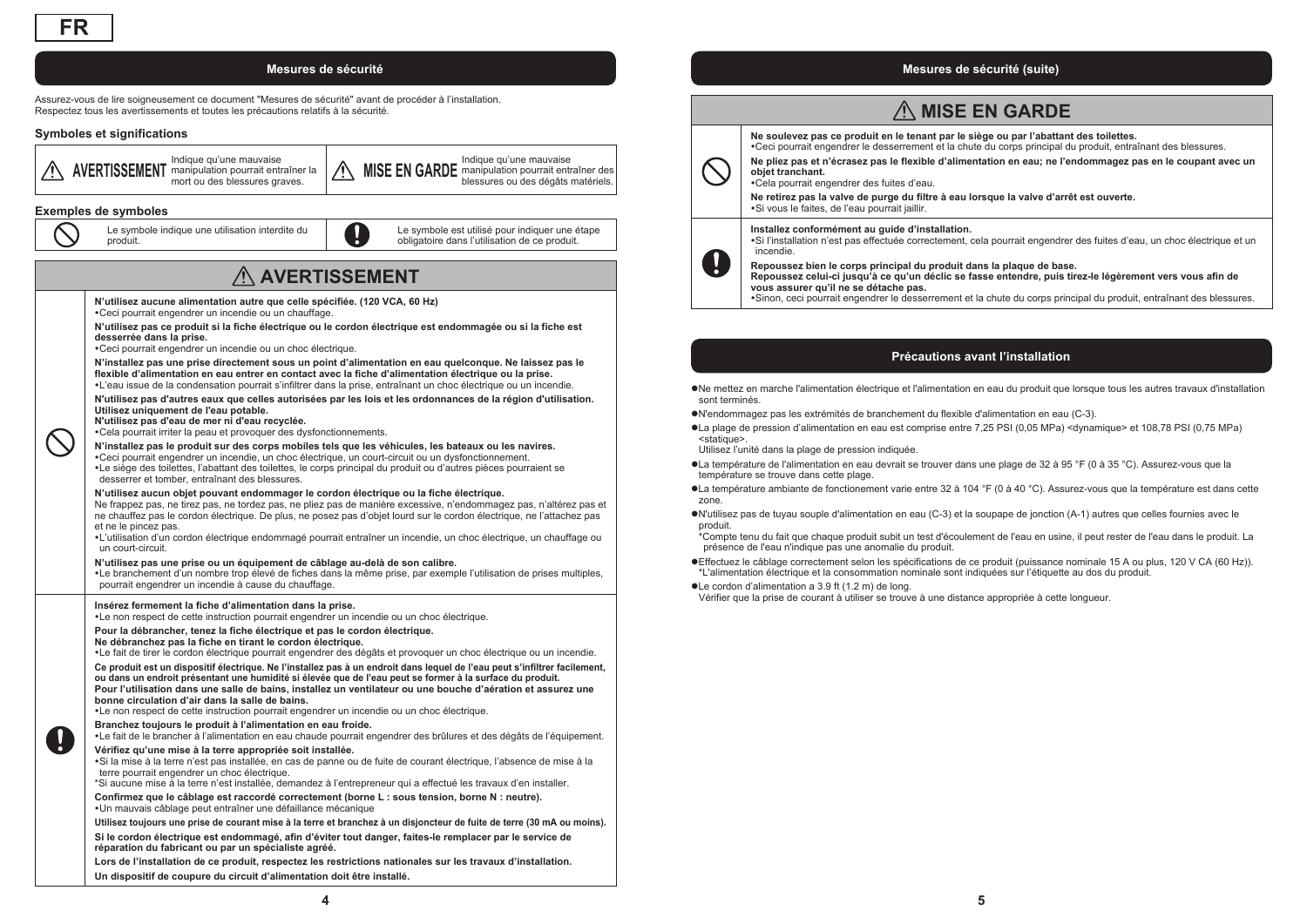Asegúrese de leer detenidamente el documento "Precauciones de Seguridad" antes de comenzar con el trabajo de instalación. Cumpla con todas las advertencias y las precauciones de seguridad.

#### **Significado de las indicaciones**



## **ADVERTENCIA**

**No utilice ninguna otra fuente de alimentación que no sea la indicada. (CA 120 V, 60 Hz)** De lo contrario, puede presentarse un incendio o calentamiento. **No utilice un enchufe dañado, cables de alimentación dañados o un tomacorriente flojo.** De lo contrario, puede presentarse un incendio o una descarga eléctrica. **No instale un tomacorriente directamente debajo de un suministro de agua. No deje que la manguera de suministro de agua entre en contacto con el enchufe eléctrico o tomacorriente.** El agua de la condensación puede ingresar en el tomacorriente, lo que causará un incendio o una descarga eléctrica.**No utilice agua no permitida por las leyes y ordenanzas de la región de uso. Utilice únicamente agua potable. No utilice agua de mar ni agua reciclada.** Puede provocar irritación en la piel y fallas de funcionamiento. **No instale el producto en cuerpos móviles como vehículos, botes y embarcaciones.** De lo contrario, puede presentarse un incendio, una descarga eléctrica o una falla de funcionamiento. El asiento del inodoro, la tapa, el cuerpo principal del producto o cualquier otra parte pueden aflojarse y caerse, lo que puede provocar lesiones. **No haga nada que pueda dañar el cable de alimentación, el enchufe de alimentación.** No golpee, tire, retuerza, aplaste, dañe, altere o caliente los cables de alimentacion. Tampoco coloque objetos pesados sobre estos ni los ate o apriete. La utilización de cables eléctricos dañados puede causar un incendio, una descarga eléctrica, un calentamiento o un cortocircuito.**No utilice un tomacorriente o equipo eléctrico que superen la potencia indicada.** Si se conectan demasiados enchufes en un mismo tomacorriente, por ejemplo, si se usan tomacorrientes triples, puede producirse un incendio por calentamiento.

**Conecte firmemente el enchufe de alimentación al tomacorriente.** De lo contrario, puede presentarse un incendio o una descarga eléctrica.

**Para desenchufar, sostenga el enchufe, no el cable de alimentacion. No desenchufe tirando del cable de alimentacion.**

Tirar del cable de alimentacion puede causar daños y provocar fuego o calor.

**Este es un producto eléctrico. No lo instale en un lugar donde se pueda mojar ni donde la humedad sea demasiado alta como para que se forme agua sobre la superficie de este producto.**

**Cuando se utiliza en el baño, instale un ventilador o una abertura de ventilación y asegúrese de que el aire circule en todo el baño.**

De lo contrario, puede presentarse un incendio o una descarga eléctrica.

#### **Conecte siempre el producto al suministro de agua fría.**

Si se conecta al suministro de agua caliente, puede causar quemaduras y daños al equipo.

#### **Verifique que esté instalada la conexión a tierra correcta.**

Si la conexión a tierra no está instalada y se produce una interrupción del servicio o una fuga de corriente eléctrica, puede presentarse una descarga eléctrica.

\*Si la conexión a tierra no está instalada, pídale al contratista que realizó la instalación que instale la conexión a tierra. **Compruebe que el cableado está conectado correctamente (terminal L: activo, terminal N: neutro).**

Una conexión del cableado incorrecta puede provocar un fallo mecánico.

**Utilice siempre un tomacorriente con conexión a tierra (tripolar) y conéctelo a un interruptor de circuito por pérdida a tierra (30 mA o menos).**

**Si el cable eléctrico está dañado, para evitar peligros, siempre solicite al departamento de reparaciones del fabricante o a un especialista equivalente que lo reemplace.**

**Cuando instale este producto, cumpla con las restricciones nacionales para el trabajo de instalación. Se facilitará una desconexión de todos los polos incorporada en el cableado fijo.**

#### **Precauciones de Seguridad Precauciones de Seguridad (Continuación)**

### **PRECAUCIÓN**

**No levante este producto tomándolo del asiento del inodoro o de la tapa del inodoro.** 

De lo contrario, el cuerpo principal del producto puede aflojarse y caerse, lo que puede provocar lesiones. **No doble ni aplaste la manguera de suministro de agua; no la dañe con ningún objeto filoso.**

De lo contrario, pueden presentarse filtraciones de agua.

**No retire la válvula de vaciado del filtro de agua mientras la válvula de corte está abierta.** Si lo hace, el agua puede derramarse.

**Realice adecuadamente el trabajo de instalación de acuerdo con las instrucciones de la guía de instalación.** Si la instalación no se realiza correctamente, pueden presentarse filtraciones de agua, descargas eléctricas e incendios.



**Presione firmemente el cuerpo principal del producto contra la placa base. Presione el cuerpo principal del producto hasta que se escuche un clic; a continuación, tire de él ligeramente hacia usted para asegurarse de que no se desprenda.**

Si no realiza este procedimiento, el cuerpo principal del producto puede aflojarse y caerse, lo que puede provocar lesiones.

#### **Precauciones antes de la instalación**

<sup>l</sup>No conecte la electricidad ni el suministro de agua para el producto hasta haber terminado el trabajo de instalación.

- <sup>l</sup>No dañe los extremos de conexión de la manguera de suministro de agua (C-3).
- <sup>l</sup>La rango de presión de suministro de agua varía entre 7,25 PSI (0,05 MPa) <dinámica> y 108,78 PSI (0,75 MPa) <estática>. Use la unidad dentro de dicho rango de presión.
- <sup>l</sup>La temperatura del suministro de agua debe estar dentro de un rango de 32 a 95 °F (0 a 35 °C). Asegúrese de que la temperatura se encuentre dentro de este rango.
- <sup>l</sup>La temperatura ambiente de trabajo es de entre 32 a 104 °F (0 a 40 °C). Asegúrese de que la temperatura se encuentre dentro de este rango
- <sup>l</sup>No use otras mangueras de suministro de agua (C-3) y dispositivos de unión (A-1) que no sean los incluidos con el producto.
- \*Debido a que en fábrica se realiza una prueba de circulación de agua, es posible que quede agua dentro del producto. Esto no significa que haya algún problema con el producto.
- <sup>l</sup>Lleve a cabo el cableado correctamente siguiendo las especificaciones del producto (potencia media 15 A o superior, 120 V CA (60 Hz)).

\*El suministro eléctrico y el consumo eléctrico medio se indican en la etiqueta de la parte posterior del producto.

#### ● El cable de alimentación mide 3.9 ft (1.2 m).

Compruebe que el tomacorriente esté ubicado a una distancia adecuada.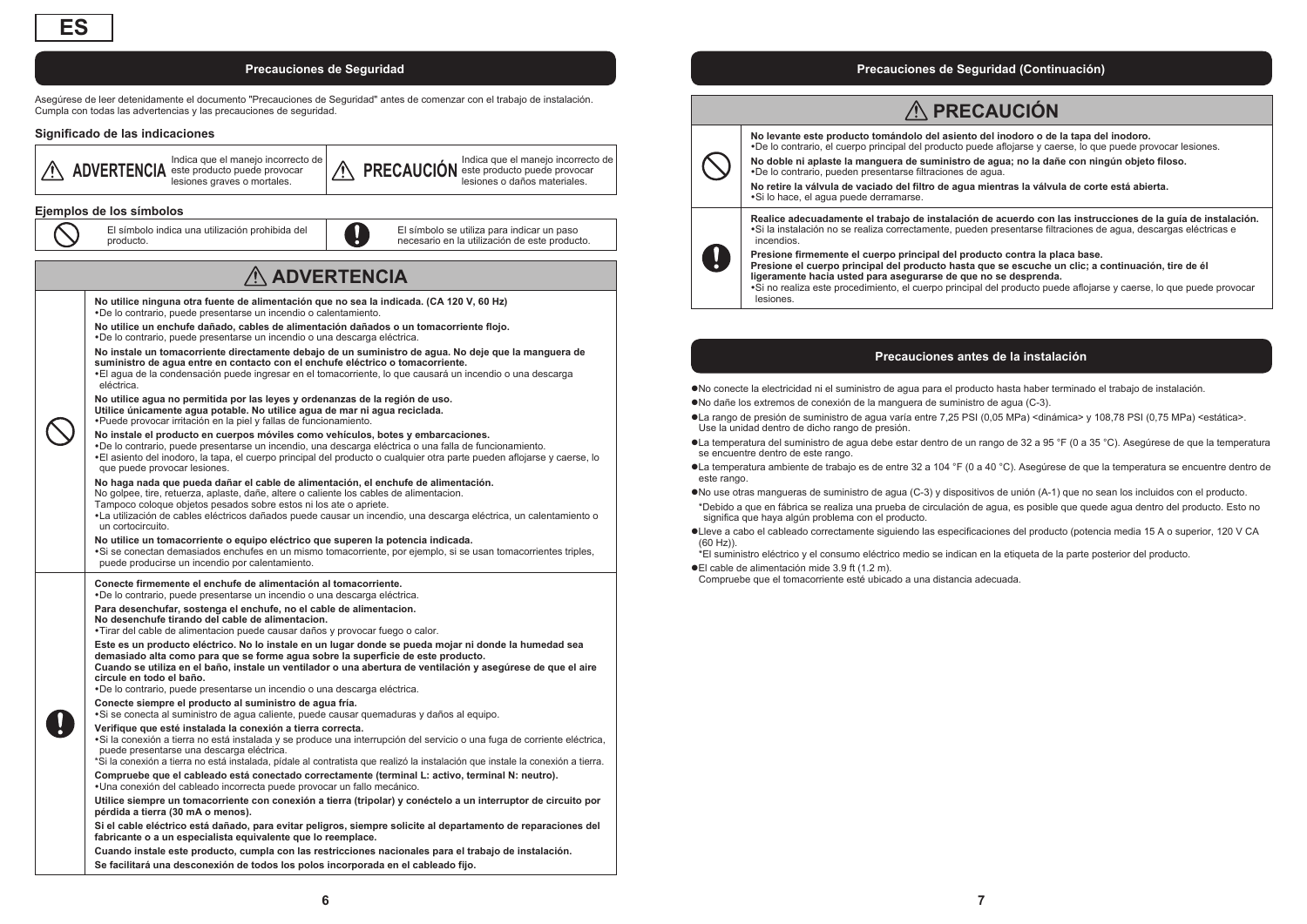

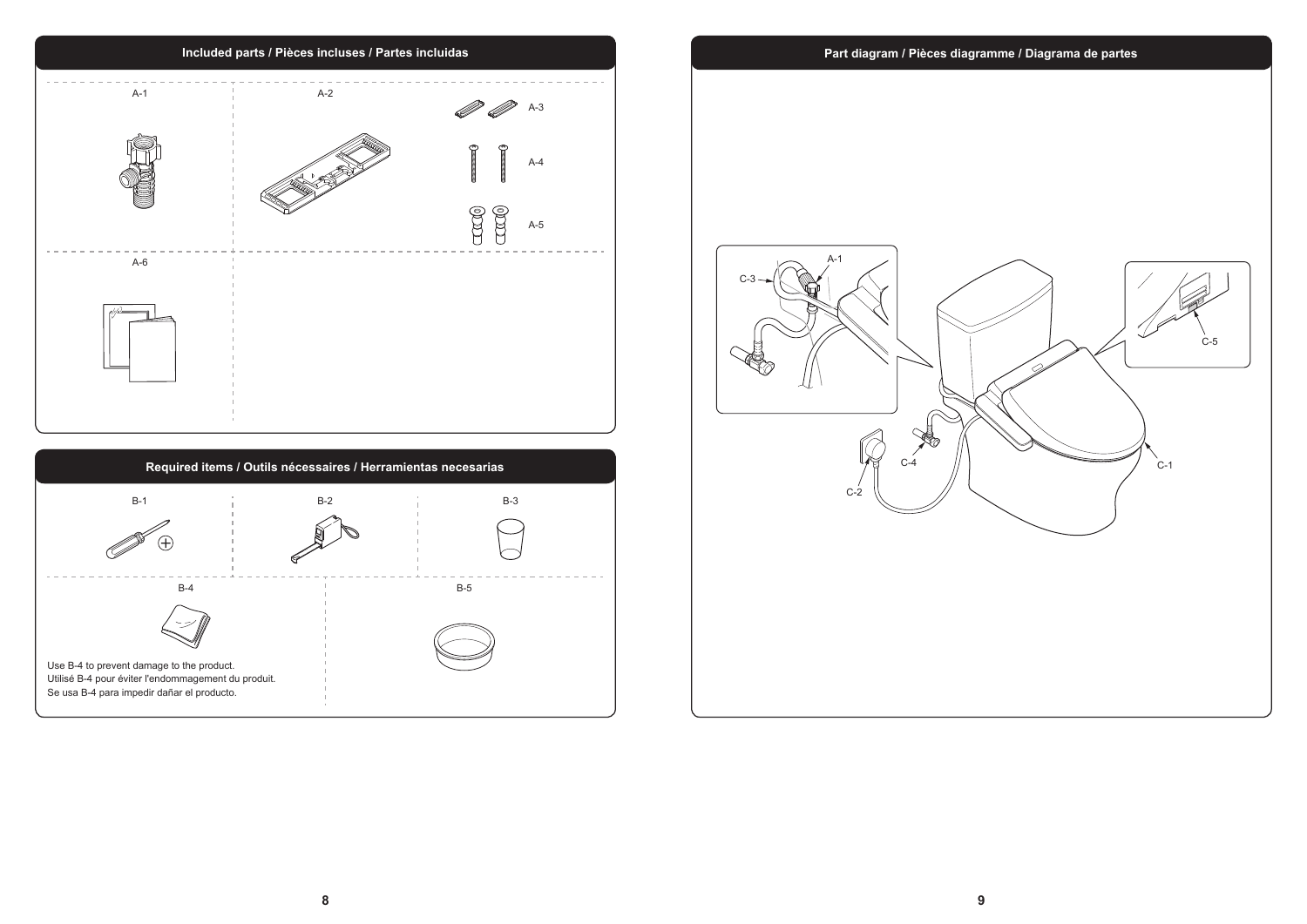

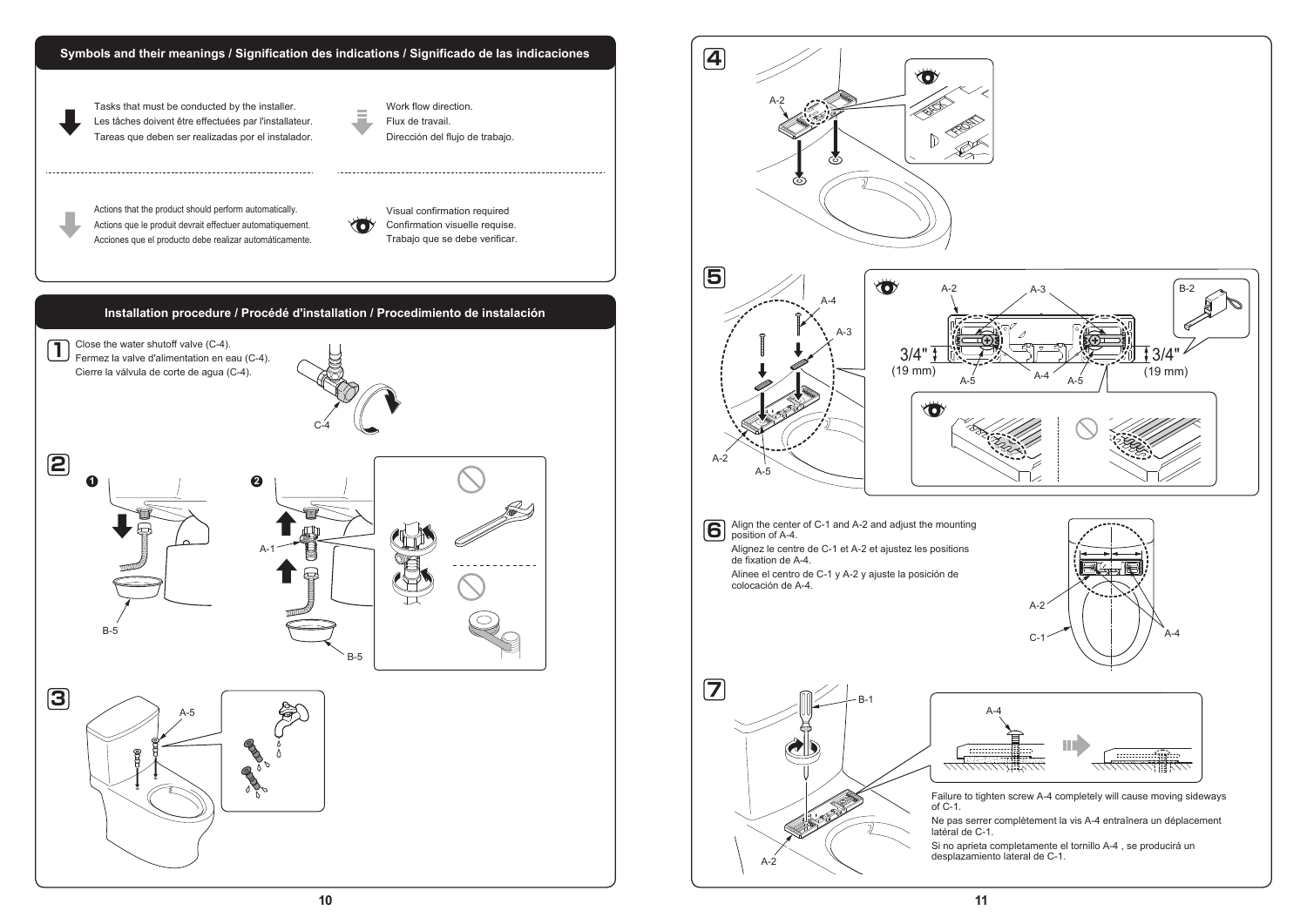